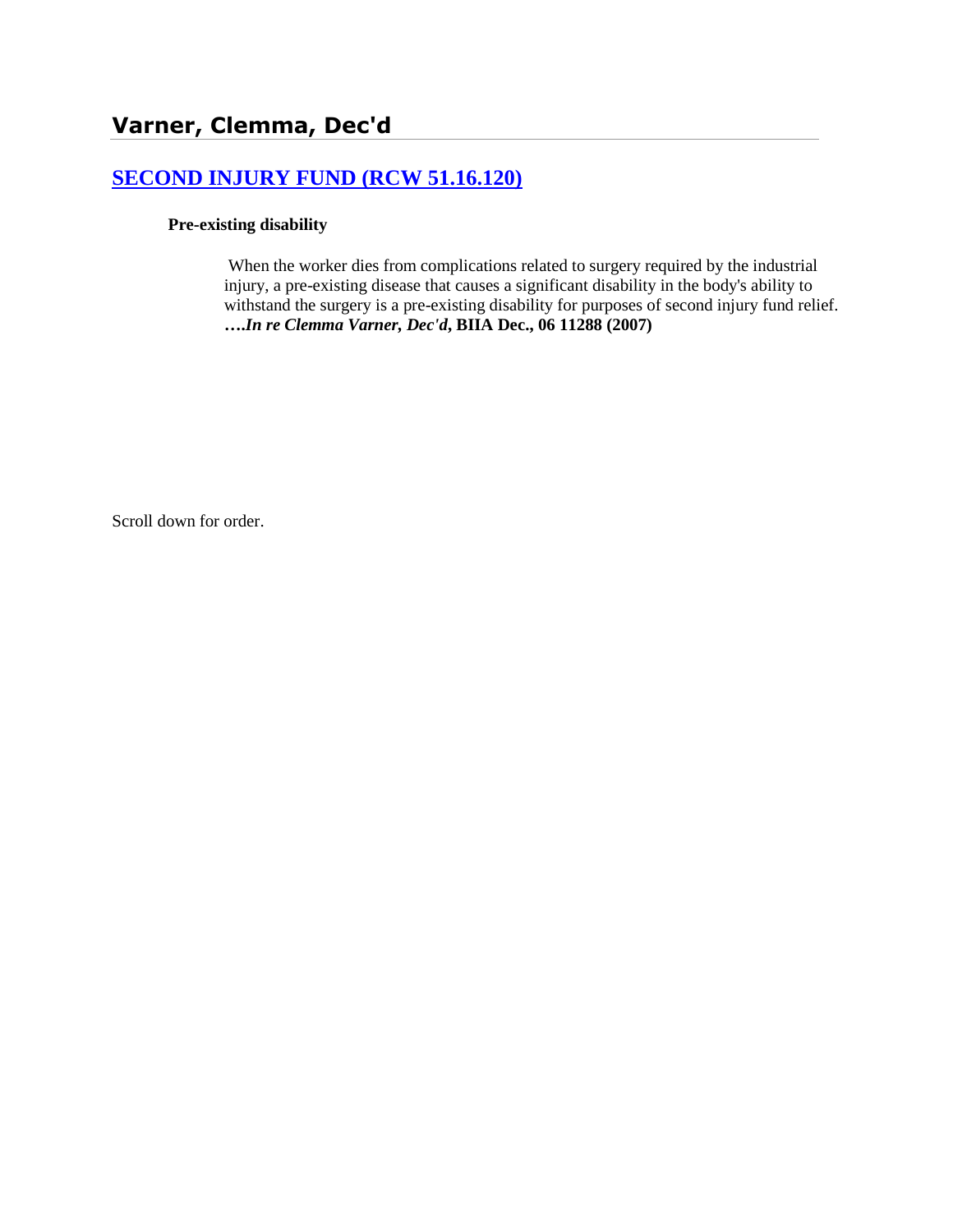## **BEFORE THE BOARD OF INDUSTRIAL INSURANCE APPEALS STATE OF WASHINGTON**

**)**

**IN RE: CLEMMA K. VARNER, DEC'D. ) DOCKET NO. 06 11288**

**CLAIM NO. Y-513835 ) AMENDED DECISION AND ORDER**

- Claimant, Clemma K. Varner (Dec'd), by Small, Snell, Weiss & Comfort, P.S., per Richard E. Weiss Employer, Regency at Tacoma Rehabilitation Center, by Employer Resources Northwest, Inc., per Erin J. Dickinson Department of Labor and Industries, by The Office of the Attorney General, per
	- Kay A. Germiat, Assistant

The employer, Regency at Tacoma Rehabilitation Center, filed an appeal with the Board of Industrial Insurance Appeals on February 3, 2006, from an order of the Department of Labor and Industries dated January 10, 2006. In this order, the Department affirmed the order dated July 25, 2005, which denied Second Injury Fund benefits. The Department order is **REVERSED AND REMANDED**.

## **PRELIMINARY AND PROCEDURAL MATTERS**

On April 6, 2007, the Department filed a motion for reconsideration of our March 26, 2007 Decision and Order. The Department requested that we deny the employer second injury fund relief because claimant did not suffer from a pre-existing disability. After consideration of the Department's motion, the response of the employer, and the record of this appeal, we determine that we properly determined that the employer is entitled to second injury fund relief. In reviewing this matter in response to the Department's motion, it became apparent that the Findings of Fact and Conclusions of Law did not clearly reflect our determination that Ms. Varner suffered from a pre-existing disability within the meaning of RCW 51.16.120. Accordingly, we issue this amended order and amend the Findings of Fact and Conclusions of Law to reflect our determination that Ms. Varner's cardiovascular disease was a significant pre-existing disability because it diminished her body's ability to withstand the surgery necessitated by the industrial injury.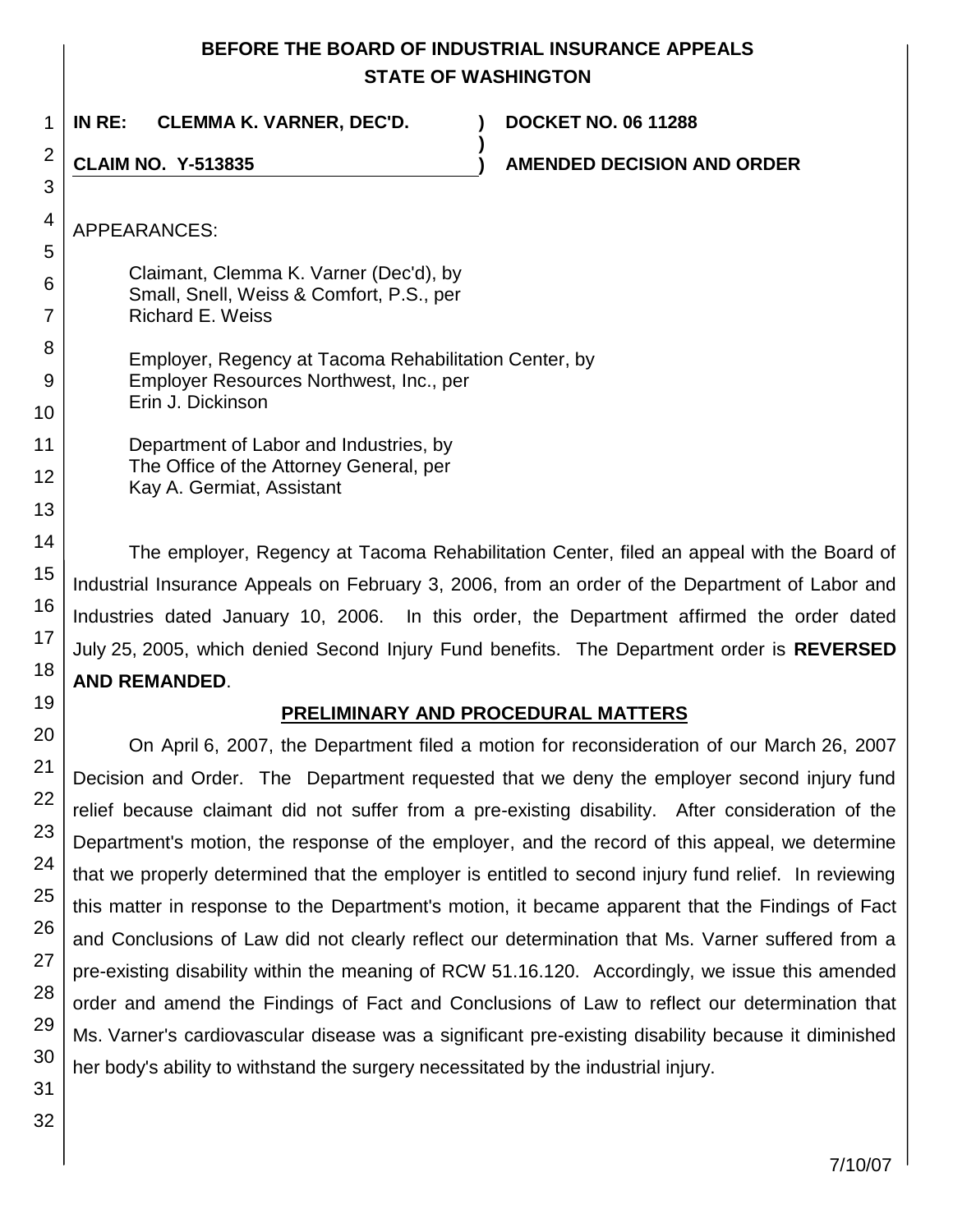1

16

17 18

19

22

23

24

25

26

27

28

29

#### **DECISION**

2 3 4 5 Pursuant to RCW 51.52.104 and RCW 51.52.106, this matter is before the Board for review and decision on a timely Petition for Review filed by the employer to a Proposed Decision and Order issued on December 21, 2006, in which the industrial appeals judge affirmed the order of the Department dated January 10, 2006.

6 7 The Board has reviewed the evidentiary rulings in the record of proceedings and finds that no prejudicial error was committed. The rulings are affirmed.

8 9 10 11 12 13 14 15 The party appealing a Department order to the Board is required to establish the Board's jurisdiction to hear the appeal. In this case, as in most cases, that was accomplished by a stipulation from the parties that the Jurisdictional History was accurate and a determination by an industrial appeals judge that the actions reflected therein were sufficient to establish that the Board had jurisdiction to proceed with the appeal. However, our review of the Jurisdictional History raised an issue that was not dealt with at hearing that must be dealt with in this decision. In order to determine our jurisdiction, we conducted a review of the Department record pursuant to *In re Mildred Holzerland,* BIIA Dec., 15,729 (1965).

Department action relevant to our jurisdiction is as follows:

A Department order issued on July 22, 2005 stated: "This worker died on 05/28/2005. The cause of death was unrelated to the claim, but the worker was totally and permanently disabled as a result of this covered injury or disease.

- 20 21 The claim for benefits filed by the worker's spouse, Larry Varner, is approved."
	- A Department order issued on July 25, 2005 stated: "Second injury fund benefits have been considered by Labor and Industries and are denied."

On September 21, 2005, the employer filed protests to the orders dated July 22, 2005 and July 25, 2005.

On January 10, 2006, the Department affirmed the denial of Second Injury Fund benefits order dated July 25, 2005.

> On February 3, 2006, the employer filed a Notice of Appeal from the January 10, 2006 order.

30 31 32 On April 20, 2006, the Department affirmed the order dated July 22, 2005, which allowed benefits to the injured worker's surviving spouse and declared her death unrelated to the industrial injury. No appeal was filed from that order.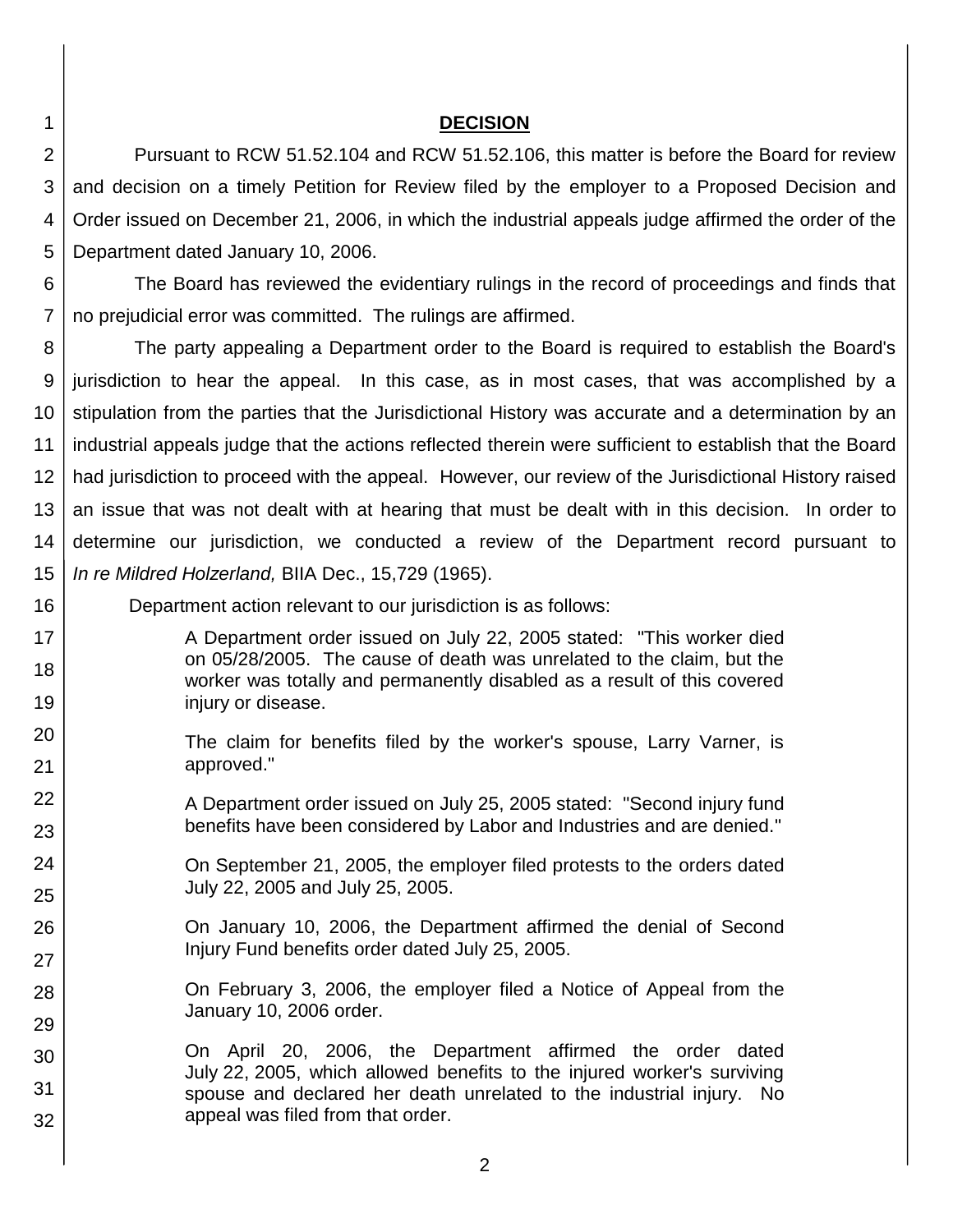1 2 3 4 5 6 7 8 Our concerns regarding jurisdiction surface because the Department denied Second Injury Fund benefits before it issued its final decision finding Ms. Varner's surviving spouse was entitled to pension benefits. Difficulty is posed by the content of that order, dated April 20, 2006, which was not appealed by the employer. As we will discuss in greater detail below, the Second Injury Fund is available to an employer in one of two ways, either when the worker becomes permanently totally disabled as a result of conditions caused by the injury combined with pre-existing disabilities, or, as is the case here, when the worker's death is substantially accelerated by the injury combined with the effects of pre-existing conditions. RCW 51.16.120.

9 10 11 12 When the Department issued the April 20, 2006 order that affirmed the July 25, 2005 order, it ruled on an issue -- whether the death was unrelated to the industrial injury -- which it had previously ruled on, and that was before this Board for decision in the context of the employer's eligibility for Second Injury Fund relief.

13 14 15 16 17 18 19 20 We have often held that the Department can continue to administer a claim while a Department order is on appeal to the Board or to an appellate court, but the Department cannot issue further orders on questions pending before an appellate body. Inasmuch as the employer's eligibility for Second Injury Fund relief depends on whether the claimant's death is related to the industrial injury, the relationship of Ms. Varner's death with the industrial injury is an issue before this Board. For that reason, we hold that the Department did not have authority to issue the portion of the April 20, 2006 order that held the claimant's death was unrelated to the industrial injury. *In re Betty Wilson*, BIIA Dec., 02 21517 (2004).

21 22 23 24 25 26 27 The record before us is sparse. We know the industrial injury occurred on November 4, 2002, when Ms. Varner fainted and broke both ankles in the ensuing fall. Ms. Varner worked in a laundry, in a medium activity level job. We do not know how old Ms. Varner was when this injury occurred, but we do know that she had fairly significant, pre-existing, cardiovascular disease and other problems. She had had vascular bypass surgery in both legs, aortic stenosis and congestive heart failure, as well as hypertension, hypercholesterolemia and low back problems with attendant surgery.

28 29 30 31 32 We are aware that the only expert called to testify in this appeal stated that the industrial injury alone would not have made Ms. Varner permanently, totally disabled. That witness, Jos A. Cové, M.D., is an orthopedic surgeon who treated Ms. Varner for a short time for low back complaints soon after the injury occurred. Dr. Cové is a qualified physician, his testimony is credible and we accept his opinion as medically sound. His testimony also clearly establishes the

3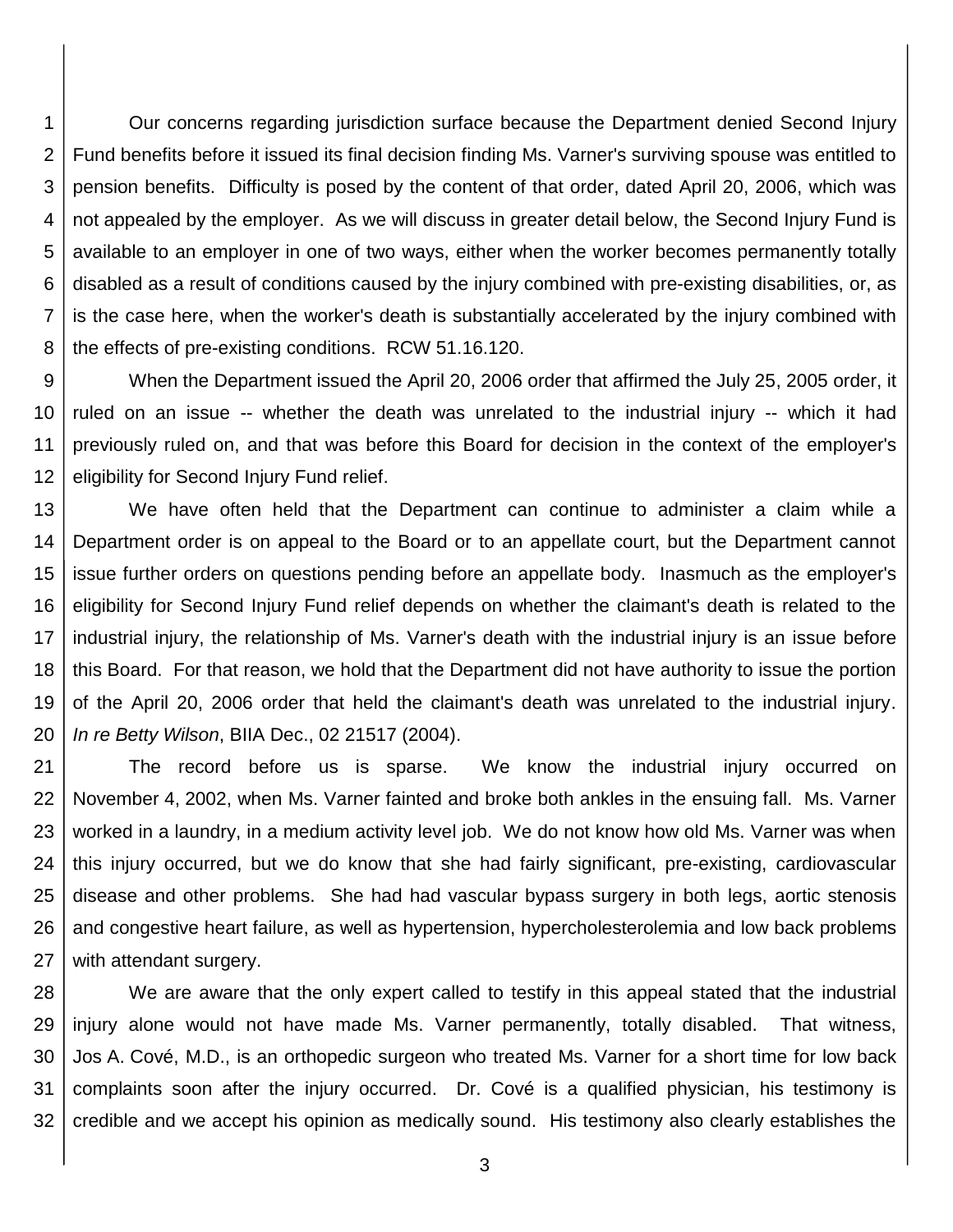1 2 3 4 severity of Ms. Varner's multiple pre-existing medical problems, and it is certainly possible that while Ms. Varner was able to perform her laundry job, these problems would have disabled her from performing a number of other jobs. However, we do not base our Second Injury Fund decision on that consideration.

5 6 7 8 9 10 11 12 Ms. Varner died on May 28, 2005, the day after surgery to remove the hardware used during the open reduction surgery to repair her fractured ankles. According to Dr. Cové, the significant cardiovascular condition that pre-existed the industrial injury made the surgical procedure to remove hardware risky. That is to say, Ms. Varner's known cardiovascular disease represented a significant disability in her body's ability, which otherwise would have existed, to withstand surgery. With hindsight, we can say the surgery was in fact too risky and we accept his opinion that Ms. Varner's death was substantially accelerated by the combined effects of the treatment for the industrial injury and her pre-existing conditions.

13 14 15 16 The record demonstrates the employer's entitlement to Second Injury Fund relief. The Department order denying relief is incorrect and is reversed. The claim is remanded to the Department with instructions to provide the employer with that relief according to the terms of RCW 51.16.120.

### 17

18

19

20

21 22

23

24

25

29

30

31

32

### **FINDINGS OF FACT**

- 1. On November 5, 2002, the claimant, Clemma K. Varner (Dec'd), filed an Application for Benefits with the Department of Labor and Industries, alleging an injury to both ankles on November 4, 2004, during the course of her employment with Regency at Tacoma Rehabilitation Center. The claim was allowed and benefits provided.
- On July 22, 2005, the Department issued an order that stated "This claimant died on 05/28/2005. The cause of death was unrelated to the claim but the claimant was totally and permanently disabled as a result of this injury. The claim for benefits filed by the claimant's spouse, Larry Varner, is approved."
- 26 27 28 On July 25, 2005, the Department issued an order that stated: "Second injury fund benefits have been considered by Labor and Industries and are denied."
	- On September 21, 2005, the employer filed a protest and request for reconsideration of the orders dated July 22, 2005 and July 25, 2005.

On January 10, 2006, the Department issued an order that affirmed the order dated July 25, 2006.

4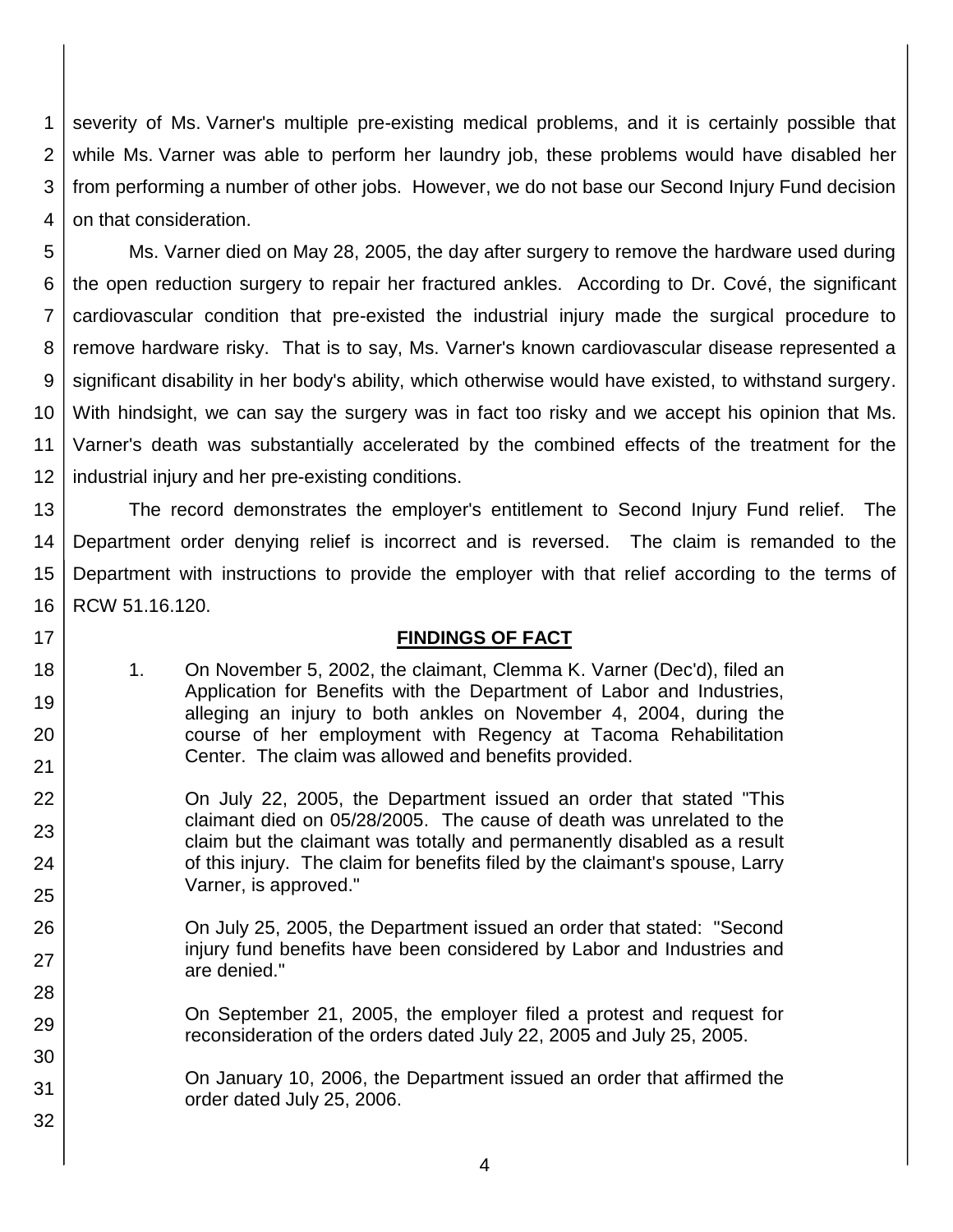| 1<br>$\overline{2}$        | On February 3, 2006, the employer filed an appeal from the order dated<br>January 10, 2006, with the Board of Industrial Insurance Appeals.                                         |                                                                                                                                                                                                                                                                                                                                                                                                        |  |  |
|----------------------------|-------------------------------------------------------------------------------------------------------------------------------------------------------------------------------------|--------------------------------------------------------------------------------------------------------------------------------------------------------------------------------------------------------------------------------------------------------------------------------------------------------------------------------------------------------------------------------------------------------|--|--|
| 3<br>4                     |                                                                                                                                                                                     | On February 27, 2006, the Board issued an Order Granting Appeal and<br>assigned the appeal Docket No. 06 11288.                                                                                                                                                                                                                                                                                        |  |  |
| 5<br>6                     |                                                                                                                                                                                     | On April 20, 2006, the Department issued an order that affirmed the<br>order dated July 22, 2005.                                                                                                                                                                                                                                                                                                      |  |  |
| $\overline{7}$<br>8        | 2.<br>On November 4, 2002, the claimant sustained an industrial injury when<br>she fell during the course of her employment with Regency at Tacoma<br><b>Rehabilitation Center.</b> |                                                                                                                                                                                                                                                                                                                                                                                                        |  |  |
| 9<br>10                    | 3.                                                                                                                                                                                  | Ms. Varner's job of injury was laundry worker, a medium activity level<br>job, which the claimant performed without modification or restriction.                                                                                                                                                                                                                                                       |  |  |
| 11<br>12<br>13<br>14<br>15 | 4.                                                                                                                                                                                  | Prior to the November 4, 2002 industrial injury, Ms. Varner had<br>significant cardiovascular disease. She had had vascular bypass<br>surgery in both legs, aortic stenosis, congestive heart failure,<br>hypertension, hypercholesterolemia, as well as low back surgery. This<br>pre-existing cardiovascular disease was disabling because it diminished<br>her body's ability to withstand surgery. |  |  |
| 16<br>17                   | 5.<br>Ms. Varner died on May 28, 2005, the day after a surgical procedure<br>necessitated by the industrial injury.                                                                 |                                                                                                                                                                                                                                                                                                                                                                                                        |  |  |
| 18<br>19<br>20             | 6.<br>The claimant's death on May 28, 2005, was substantially accelerated by<br>the combined effects of the industrial injury and the pre-existing<br>cardiovascular disease.       |                                                                                                                                                                                                                                                                                                                                                                                                        |  |  |
| 21                         |                                                                                                                                                                                     | <b>CONCLUSIONS OF LAW</b>                                                                                                                                                                                                                                                                                                                                                                              |  |  |
| 22<br>23                   | 1.                                                                                                                                                                                  | The Board of Industrial Insurance Appeals has jurisdiction over the<br>parties to and the subject matter of this appeal.                                                                                                                                                                                                                                                                               |  |  |
| 24<br>25<br>26             | 2.                                                                                                                                                                                  | Ms. Varner's death on May 28, 2005, was substantially accelerated by<br>the combined effects of the industrial injury and pre-existing disability<br>within the meaning of RCW 51.16.120.                                                                                                                                                                                                              |  |  |
| 27<br>28                   |                                                                                                                                                                                     |                                                                                                                                                                                                                                                                                                                                                                                                        |  |  |
| 29                         |                                                                                                                                                                                     |                                                                                                                                                                                                                                                                                                                                                                                                        |  |  |
| 30                         |                                                                                                                                                                                     |                                                                                                                                                                                                                                                                                                                                                                                                        |  |  |
| 31                         |                                                                                                                                                                                     |                                                                                                                                                                                                                                                                                                                                                                                                        |  |  |
| 32                         |                                                                                                                                                                                     |                                                                                                                                                                                                                                                                                                                                                                                                        |  |  |
|                            |                                                                                                                                                                                     |                                                                                                                                                                                                                                                                                                                                                                                                        |  |  |

5